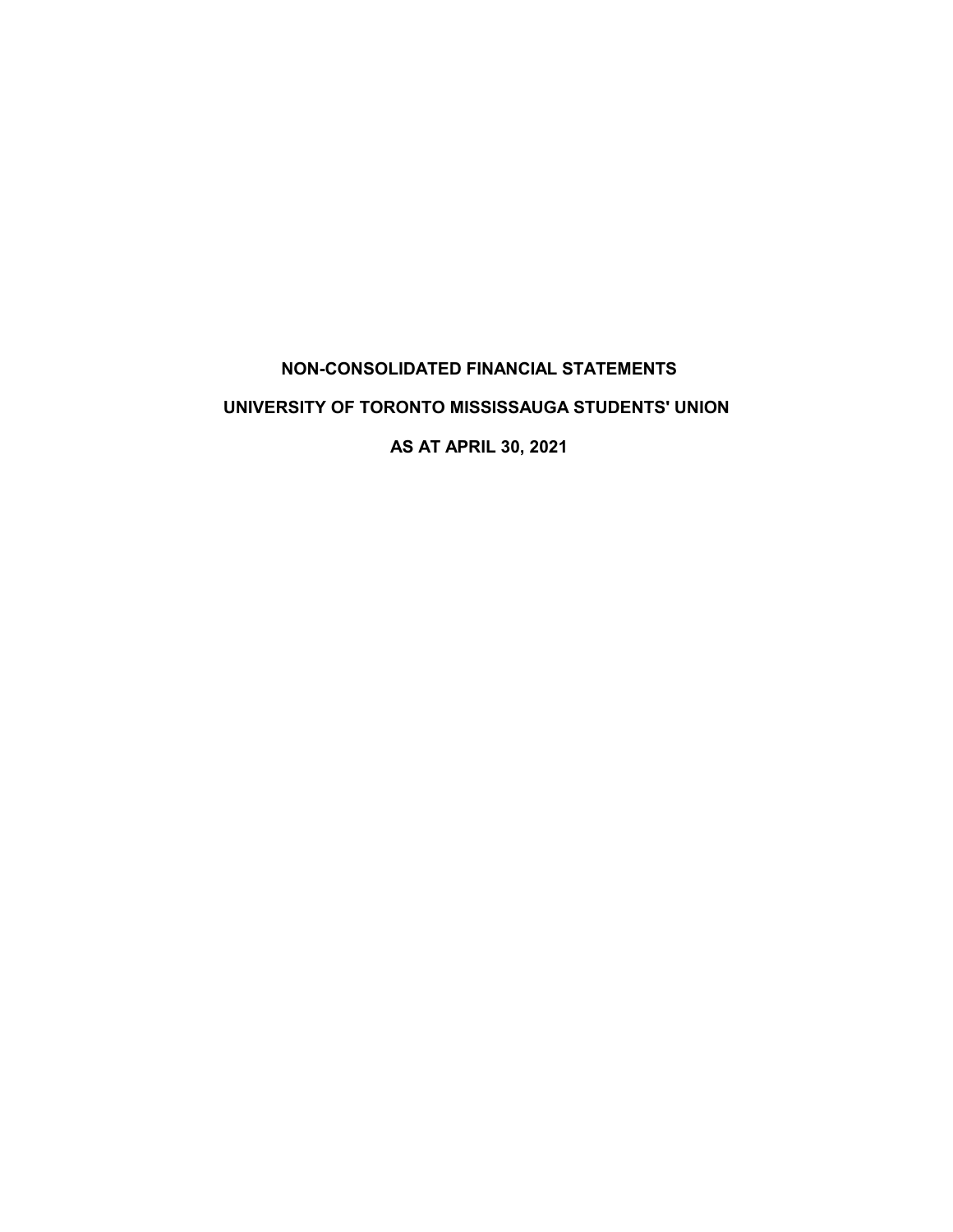### **AS AT APRIL 30, 2021**

#### **INDEX**

| Independent Auditors' Report                              | $1 - 2$   |
|-----------------------------------------------------------|-----------|
| Non-Consolidated Statement of Financial Position          | 3         |
| Non-Consolidated Statement of Changes in Net Assets       | 4         |
| Non-Consolidated Statement of Operations                  | 5         |
| Non-Consolidated Statement of Cash Flows                  | 6         |
| Notes to Non-Consolidated Financial Statements            | 7         |
| <b>Schedules to Non-Consolidated Financial Statements</b> | $12 - 17$ |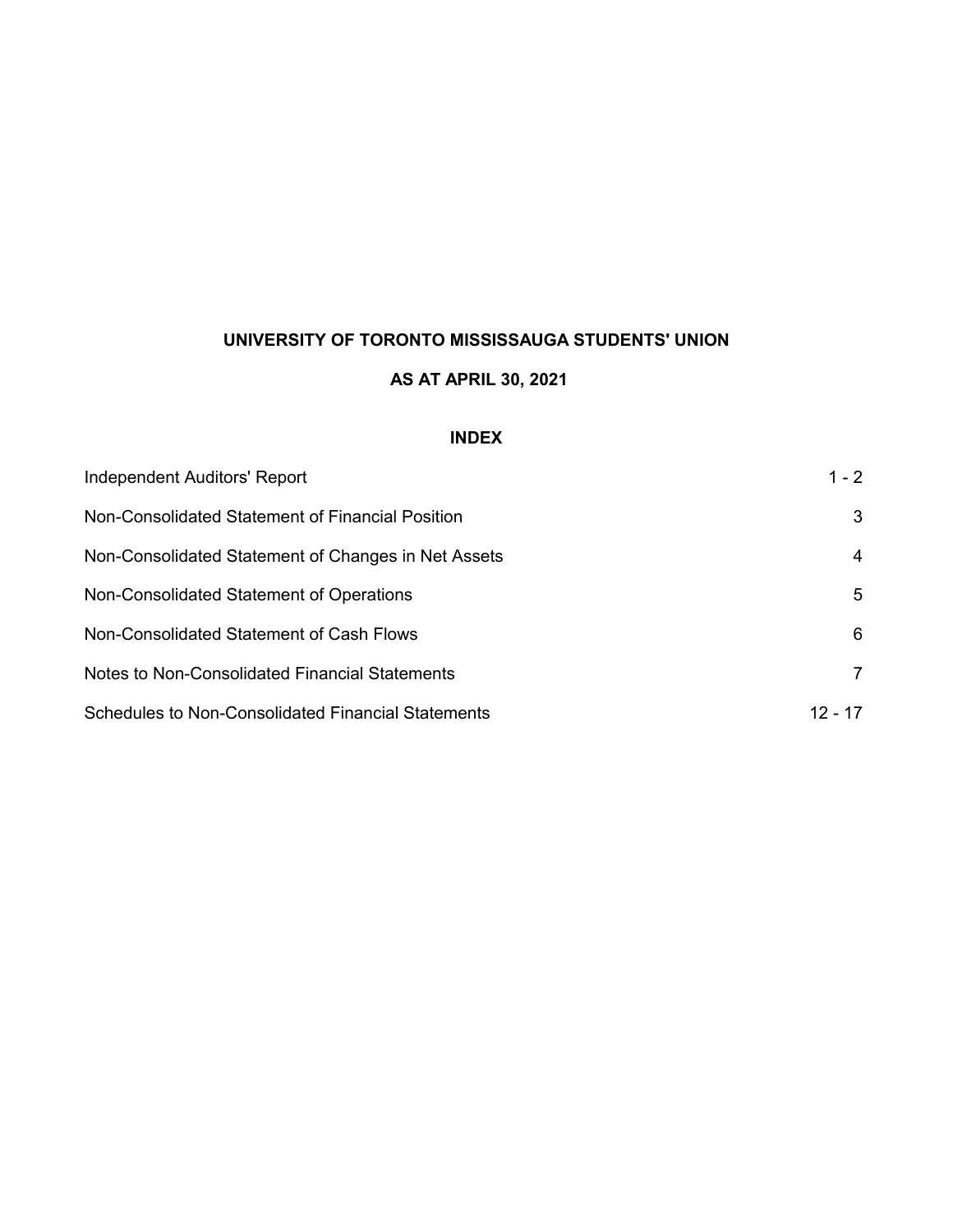

To the board of directors of:

not-for-profit organizations.

Basis for Opinion

**Opinion** 

**University of Toronto Mississauga Students' Union**

H. Gordon Lee, CPA, CA Jeffrey R. Dessau, CPA, CA Pei (Peter) Zhang, CPA, CA Allan Garber, CPA, CA Munsoor A. Khan, CPA, CA Michael Hummel, CPA, CA

Acting as individuals and corporations

then ended, and notes to the financial statements, including a summary of significant accounting policies.

We conducted our audit in accordance with Canadian generally accepted auditing standards. Our responsibilities under those standards are further described in the *Auditor's Responsibilities for the Audit of the Non-Consolidated Financial Statements* section of our report. We are independent of **University of Toronto Mississauga Students' Union** in accordance with the ethical requirements that are relevant to our audit of the non-consolidated financial statements in Canada, and we have fulfilled our other ethical responsibilities in accordance with these requirements. We believe that the audit evidence we have obtained is sufficient and appropriate to provide a basis for our opinion.

**INDEPENDENT AUDITORS' REPORT**

We have audited the accompanying non-consolidated financial statements of **University of Toronto Mississauga Students' Union**, which comprise the non-consolidated statement of financial position as at April 30, 2021, and the non-consolidated statements of changes in net assets, operations and cash flows for the year

In our opinion, the accompanying non-consolidated financial statements present fairly, in all material respects, the financial position of **University of Toronto Mississauga Students' Union** as at April 30, 2021, and its financial performance and its cash flows for the year then ended in accordance with Canadian accounting standards for

#### Responsibilities of Management and Those Charged with Governance for the Non-Consolidated Financial **Statements**

Management is responsible for the preparation and fair presentation of the non-consolidated financial statements in accordance with Canadian accounting standards for not-for-profit organizations, and for such internal control as management determines is necessary to enable the preparation of non-consolidated financial statements that are free from material misstatement, whether due to fraud or error.

In preparing the non-consolidated financial statements, management is responsible for assessing **University of Toronto Mississauga Students' Union**'s ability to continue as a going concern, disclosing, as applicable, matters related to going concern and using the going concern basis of accounting unless management either intends to liquidate **University of Toronto Mississauga Students' Union** or to cease operations, or has no realistic alternative but to do so.

Those charged with governance are responsible for over seeing **University of Toronto Mississauga Students' Union**'s financial reporting process.

#### Auditor's Responsibilities for the Audit of the Non-Consolidated Financial Statements

Our objectives are to obtain reasonable assurance about whether the non-consolidated financial statements as a whole are free from material misstatement, whether due to fraud or error, and to issue an auditor's report that includes our opinion. Reasonable assurance is a high level of assurance, but is not a guarantee that an audit conducted in accordance with Canadian generally accepted auditing standards will always detect a material misstatement when it exists. Misstatements can arise from fraud or error and are considered material if, individually or in the aggregate, they could reasonably be expected to influence the economic decisions of users taken on the basis of these financial statements. As part of an audit in accordance with Canadian generally accepted auditing standards, we exercise professional judgment and maintain professional skepticism throughout the audit. We also:

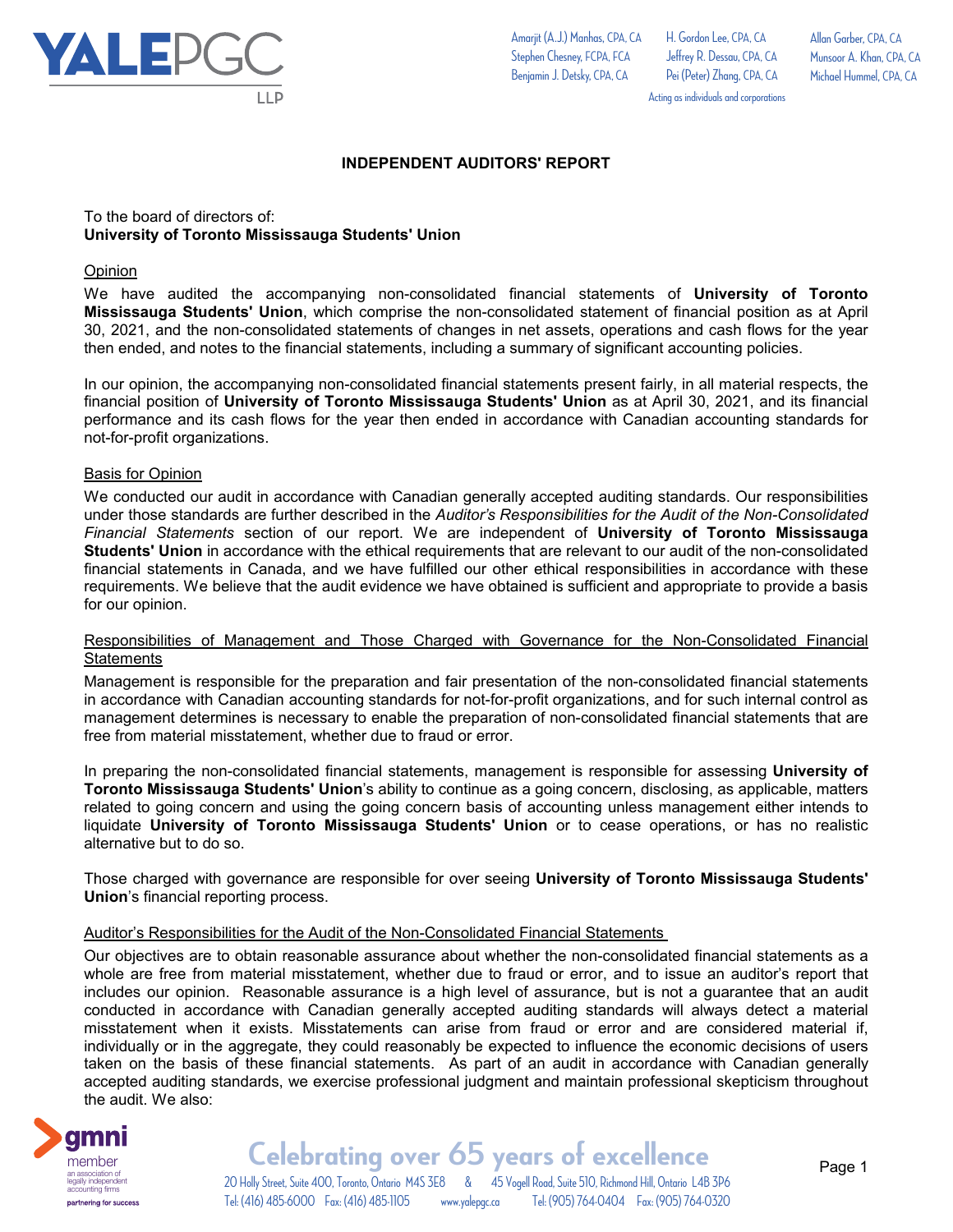

Amarjit (A.J.) Manhas, CPA, CA Stephen Chesney, FCPA, FCA Benjamin J. Detsky, CPA, CA

H. Gordon Lee, CPA, CA Jeffrey R. Dessau, CPA, CA Pei (Peter) Zhang, CPA, CA Acting as individuals and corporations

Allan Garber, CPA, CA Munsoor A. Khan, CPA, CA Michael Hummel, CPA, CA

- Identify and assess the risks of material misstatement of the non-consolidated financial statements, whether due to fraud or error, design and perform audit procedures responsive to those risks, and obtain audit evidence that is sufficient and appropriate to provide a basis for our opinion. The risk of not detecting a material misstatement resulting from fraud is higher than for one resulting from error, as fraud may involve collusion, forgery, intentional omissions, misrepresentations, or the override of internal control.
- Obtain an understanding of internal control relevant to the audit in order to design audit procedures that are appropriate in the circumstances, but not for the purpose of expressing an opinion on the effectiveness of **University of Toronto Mississauga Students' Union**'s internal control.
- Evaluate the appropriateness of accounting policies used and the reasonableness of accounting estimates and related disclosures made by management.
- Conclude on the appropriateness of management's use of the going concern basis of accounting and, based on the audit evidence obtained, whether a material uncertainty exists related to events or conditions that may cast significant doubt on **University of Toronto Mississauga Students' Union**'s ability to continue as a going concern. If we conclude that a material uncertainty exists, we are required to draw attention in our auditor's report to the related disclosures in the non-consolidated financial statements or, if such disclosures are inadequate, to modify our opinion. Our conclusions are based on the audit evidence obtained up to the date of our auditor's report. However, future events or conditions may cause **University of Toronto Mississauga Students' Union** to cease to continue as a going concern.
- Evaluate the overall presentation, structure and content of the non-consolidated financial statements, including the disclosures, and whether the non-consolidated financial statements represent the underlying transactions and events in a manner that achieves fair presentation.

We communicate with those charged with governance regarding, among other matters, the planned scope and timing of the audit and significant audit findings, including any significant deficiencies in internal control that we identify during our audit.

Hale PGC LLP

Chartered Professional Accountants Licensed Public Accountants

Toronto, Ontario November 8, 2021



20 Holly Street, Suite 400, Toronto, Ontario M4S 3E8 & 45 Vogell Road, Suite 510, Richmond Hill, Ontario L4B 3P6 **Celebrating over 65 years of excellence** Tel: (416) 485-6000 Fax: (416) 485-1105 www.yalepgc.ca Tel: (905) 764-0404 Fax: (905) 764-0320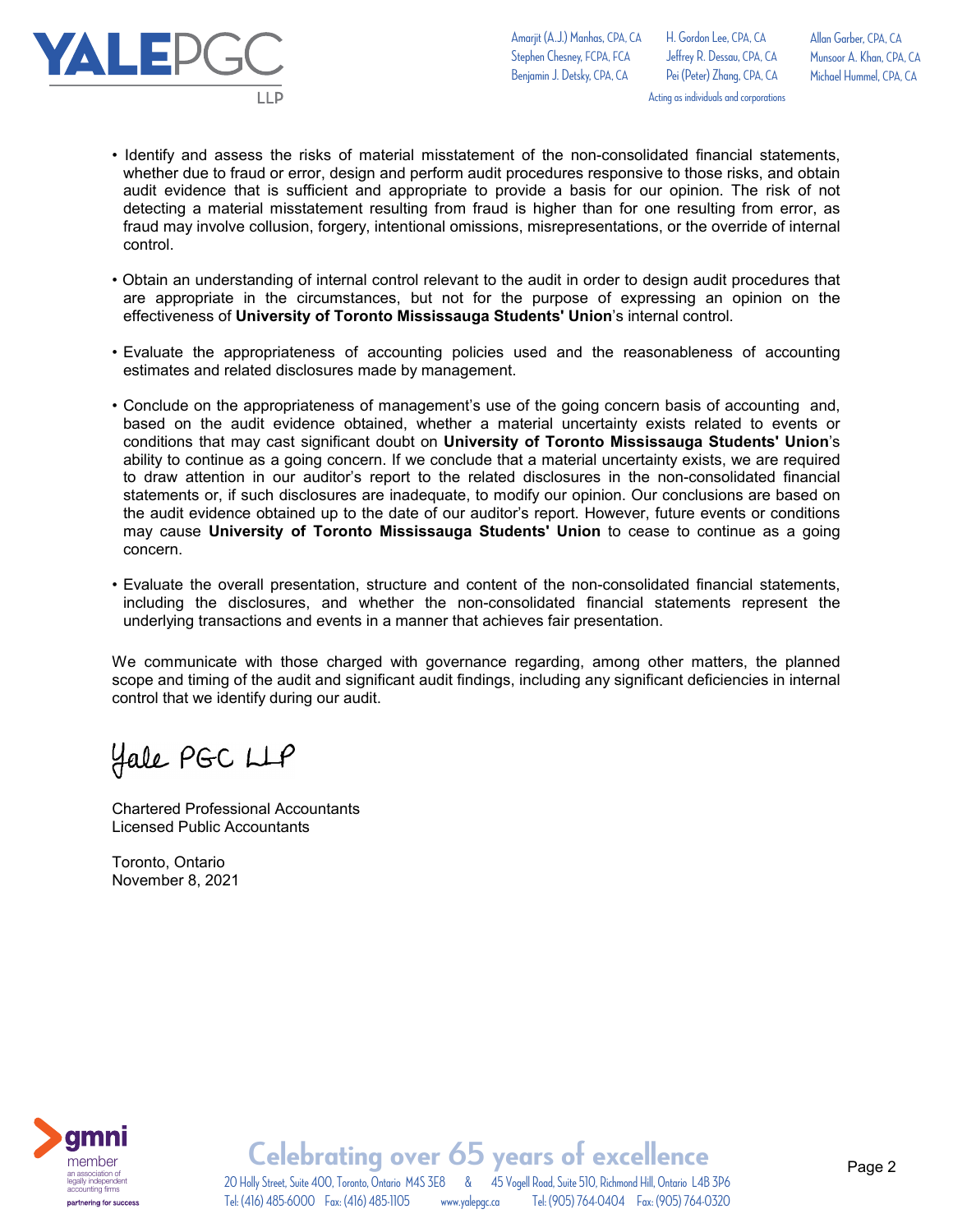#### **NON-CONSOLIDATED STATEMENT OF FINANCIAL POSITION**

#### **AS AT APRIL 30, 2021 (With corresponding figures as at April 29, 2020)**

|                                                                                                                                                                               | 2021                                                                    |    | 2020                                                            |
|-------------------------------------------------------------------------------------------------------------------------------------------------------------------------------|-------------------------------------------------------------------------|----|-----------------------------------------------------------------|
| <b>ASSETS</b>                                                                                                                                                                 |                                                                         |    |                                                                 |
| <b>CURRENT</b><br>Cash and cash equivalents<br>Short-term investment (note 3)<br>Accounts receivable<br>Inventory (note 4)<br>Prepaid expenses<br>Loan to Blind Duck (note 5) | \$<br>6,099,607<br>2,271,094<br>35,682<br>11,721<br>16,340<br>8,434,444 | \$ | 5,382,020<br>1,015,000<br>3,581<br>7,845<br>16,877<br>6,425,323 |
| <b>PROPERTY AND EQUIPMENT</b> (note 6)                                                                                                                                        | 85,422                                                                  |    | 66,404                                                          |
| <b>INVESTMENT</b>                                                                                                                                                             |                                                                         |    |                                                                 |
| <b>TOTAL ASSETS</b>                                                                                                                                                           | 8,519,867                                                               | S  | 6,491,728                                                       |

#### LIABILITIES AND NET ASSETS

#### **CURRENT**

| Accounts payable and accrued liabilities<br>Health and dental premiums payable | \$<br>104,752<br>900,242 | \$<br>71,355<br>793,102 |
|--------------------------------------------------------------------------------|--------------------------|-------------------------|
| <b>TOTAL LIABILITIES</b>                                                       | 1,004,994                | 864,457                 |
| <b>NET ASSETS</b><br>Internally restricted<br>Unrestricted                     | 3,720,014<br>3,794,859   | 2,623,050<br>3,004,221  |
|                                                                                | 7,514,873                | 5,627,271               |
| <b>TOTAL LIABILITIES AND NET ASSETS</b>                                        | 8,519,867                | 6,491,728               |

#### **APPROVED ON BEHALF OF THE BOARD**

Director

**Director**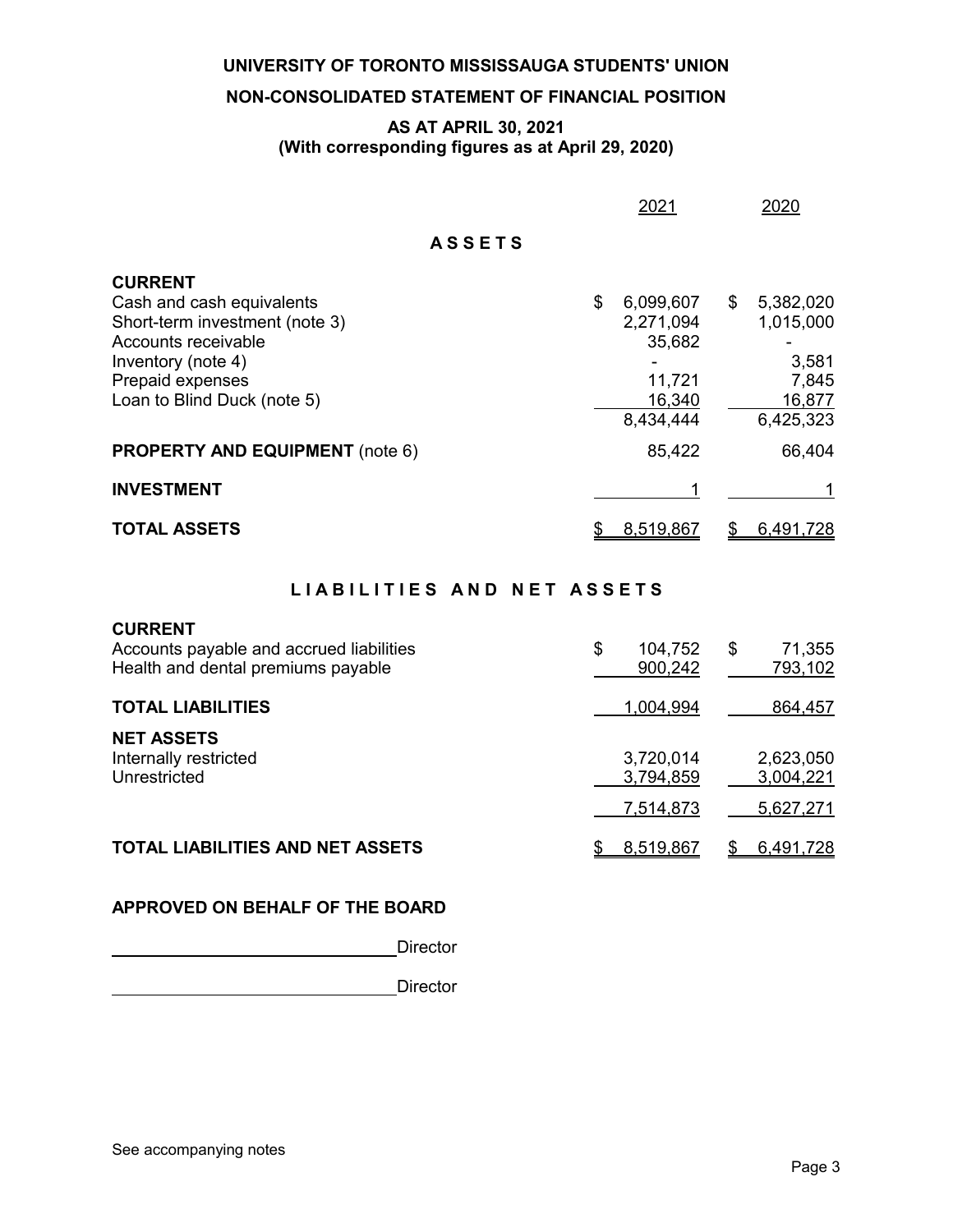#### **NON-CONSOLIDATED STATEMENT OF CHANGES IN NET ASSETS**

#### **FOR THE YEAR ENDED APRIL 30, 2021 (With corresponding figures for the year ended April 29, 2020)**

|                                                | Unrestricted             | Internally<br>Restricted<br>Health and<br>Dental fund | Internally<br>Restricted<br>Wheelchair<br>Accessibility<br>Fund | 2021            |   | 2020      |
|------------------------------------------------|--------------------------|-------------------------------------------------------|-----------------------------------------------------------------|-----------------|---|-----------|
| Net assets, beginning of year \$               | 3,004,221                | \$<br>2,081,736 \$                                    | 541,314                                                         | \$<br>5,627,271 | S | 3,427,012 |
| Excess of revenue over<br>expenditure for year | 1,887,602                |                                                       |                                                                 | 1,887,602       |   | 2,200,259 |
| Inter-fund transfers (note 8)                  | (1,096,964)<br>3,794,859 | 1,096,964<br>3,178,700                                | 541,314                                                         | 7,514,873       |   | 5,627,271 |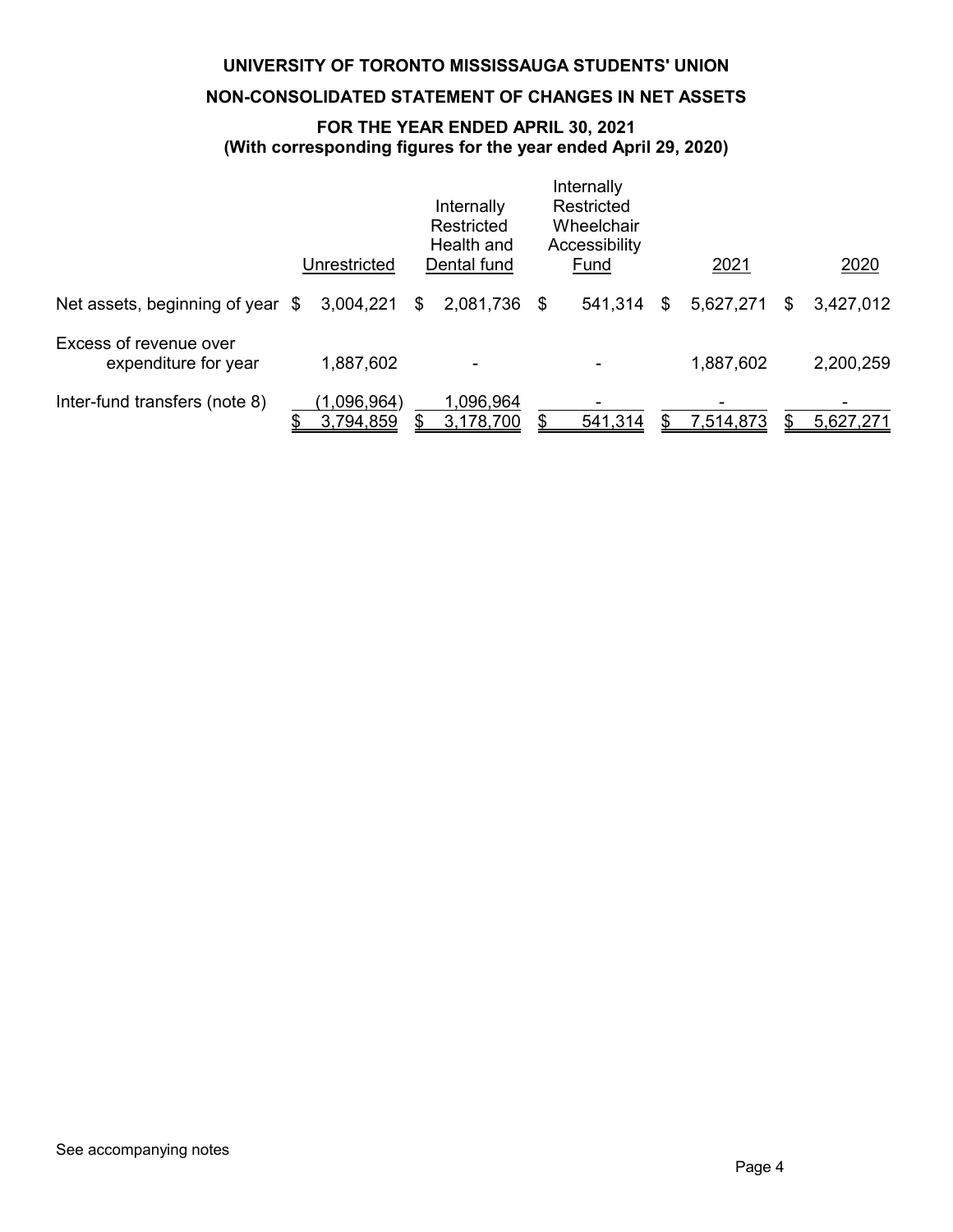#### **NON-CONSOLIDATED STATEMENT OF OPERATIONS**

#### **FOR THE YEAR ENDED APRIL 30, 2021 (With corresponding figures for the year ended April 29, 2020)**

|                                                     | <u> 2021</u>         | 2020                 |
|-----------------------------------------------------|----------------------|----------------------|
| <b>REVENUES</b>                                     |                      |                      |
| Finance (Schedule A)                                | 2,190,518            | 2,296,102            |
| Student centre (Schedule B)                         | 443,714              | 457,612              |
| Social activities and planning (Schedule C)         | 45,258               | 303,798              |
| Academic societies affairs committee (Schedule D)   | 83,556               | 87,690               |
| World university service of Canada (Schedule E)     | 60,420               | 50,704               |
| Duck Stop (Schedule F)                              | (4,230)              | 25,243               |
|                                                     | 2,819,236            | 3,221,149            |
|                                                     |                      |                      |
| <b>EXPENSES</b>                                     |                      |                      |
| Finance (Schedule A)<br>Student centre (Schedule B) | 1,619,973<br>155,255 | 1,618,496<br>327,978 |
| Social activities and planning (Schedule C)         | 149,226              | 268,380              |
| Academic societies affairs committee (Schedule D)   | 82,051               | 73,003               |
| World university service of Canada (Schedule E)     | 20,411               | 37,659               |
| Duck Stop (Schedule F)                              | 1,682                | 32,242               |
|                                                     | 2,028,598            | 2,357,758            |
|                                                     |                      |                      |
| <b>EXCESS OF REVENUES OVER EXPENSES,</b>            |                      |                      |
| <b>BEFORE OTHER</b>                                 | 790,638              | 863,391              |
| <b>OTHER</b>                                        |                      |                      |
| Other levies (note 8)                               | 1,096,964            | 1,336,868            |
|                                                     |                      |                      |
|                                                     |                      |                      |
| <b>EXCESS OF REVENUES OVER EXPENSES</b>             | 1,887,602<br>\$      | 2,200,259<br>\$      |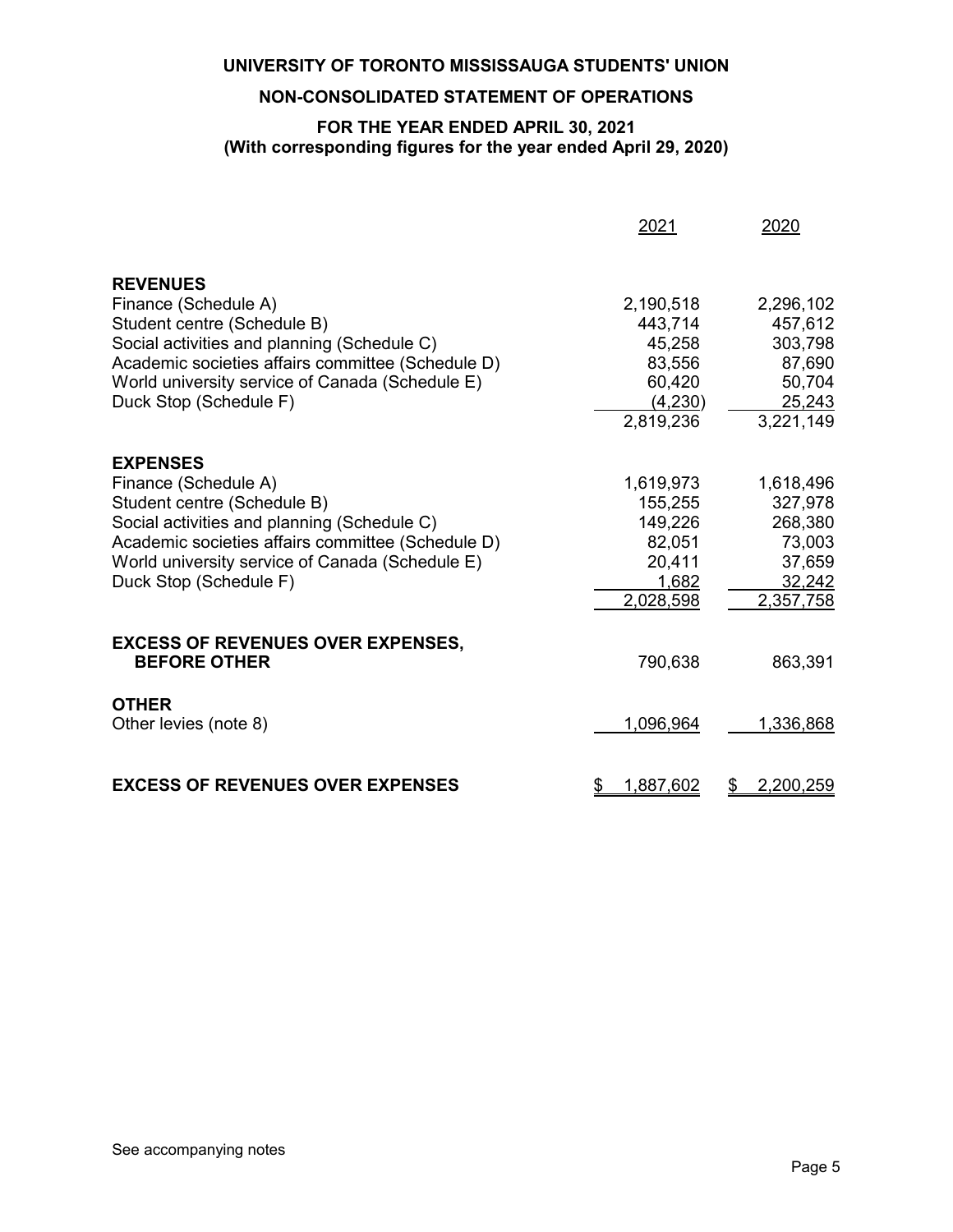#### **STATEMENT OF CASH FLOWS**

#### **FOR THE YEAR ENDED APRIL 30, 2021 (With comparative figures for the year ended at April 29, 2020)**

|                                                                                                                                                                                                                                                                                                              |    | 2021                                                                   | 2020                                                                       |
|--------------------------------------------------------------------------------------------------------------------------------------------------------------------------------------------------------------------------------------------------------------------------------------------------------------|----|------------------------------------------------------------------------|----------------------------------------------------------------------------|
| <b>CASH PROVIDED BY (USED IN)</b>                                                                                                                                                                                                                                                                            |    |                                                                        |                                                                            |
| <b>OPERATIONS</b><br>Excess of revenues over expenses                                                                                                                                                                                                                                                        | \$ | 1,887,602                                                              | \$<br>2,200,259                                                            |
| Non-cash item:<br>Amortization                                                                                                                                                                                                                                                                               |    | 15,466                                                                 | 17,825                                                                     |
| Non-cash working capital:<br>(Increase) decrease in accounts receivable<br>Decrease in inventory<br>Increase in prepaid expenses<br>(Increase) decrease in Loan to The Blind Duck<br>Increase (decrease) in accounts payable<br>and accrued liabilities<br>Decrease in health and dental<br>premiums payable |    | (35, 683)<br>3,581<br>(3,876)<br>537<br>33,397<br>107,140<br>2,008,164 | 110,119<br>21,049<br>(643)<br>(4,058)<br>(94, 972)<br>793,102<br>3,042,681 |
| <b>INVESTING</b><br>Increase in short-term investments<br>Purchase of property and equipment                                                                                                                                                                                                                 |    | (1,256,094)<br><u>(34,483)</u><br>(1,290,577)                          | (297, 265)<br>(297, 265)                                                   |
| <b>CHANGE IN CASH</b>                                                                                                                                                                                                                                                                                        |    | 717,587                                                                | 2,745,416                                                                  |
| <b>CASH AND CASH EQUIVALENTS, Beginning of year</b>                                                                                                                                                                                                                                                          |    | 5,382,020                                                              | 2,636,604                                                                  |
| <b>CASH AND CASH EQUIVALENTS, End of year</b>                                                                                                                                                                                                                                                                | P  | 6,099,607                                                              | 5,382,020                                                                  |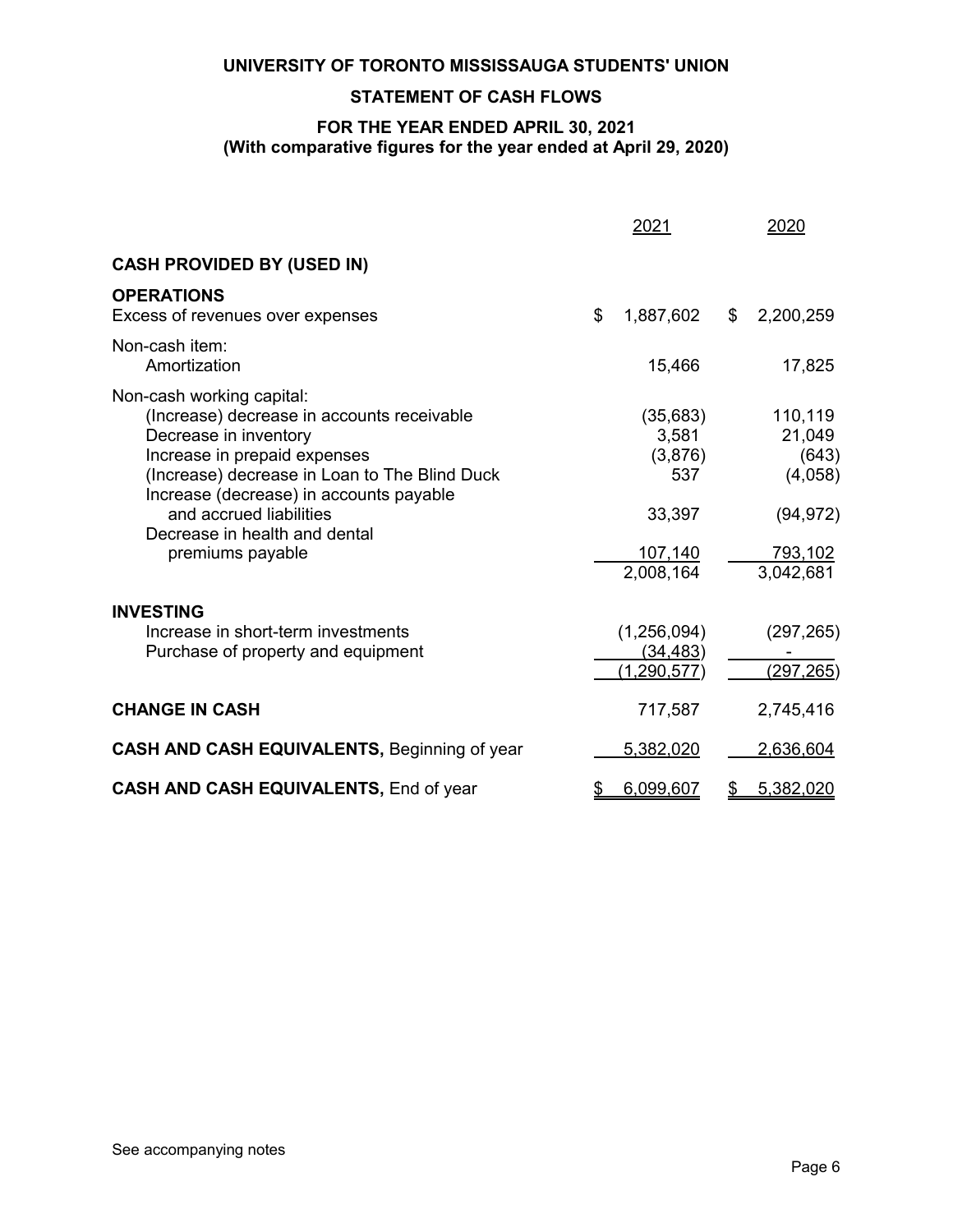#### **NOTES TO FINANCIAL STATEMENTS**

#### **AS AT APRIL 30, 2021**

#### **1. PURPOSE OF THE ORGANIZATION**

The University of Toronto Mississauga Students' Union ("Students' Union") was incorporated without share capital under the laws of Ontario on August 2, 1983 as a not-for-profit organization and is exempt from tax under the Income Tax Act.

The Students' Union operates exclusively as a representative in promoting the welfare and interest of the full-time undergraduate students of the University of Toronto at Mississauga.

#### **2. SIGNIFICANT ACCOUNTING POLICIES**

These non-consolidated financial statements have been prepared in accordance with Canadian accounting standards for not-for-profit organizations and include the following significant accounting policies.

#### Revenue recognition

The Students' Union follows the deferral method of accounting for contributions. Restricted contributions, in the form of health and dental levies and contributions to the wheelchair accessibility fund are recognized as revenue in the year in which the related expenses are incurred. Unrestricted contributions are recognized as revenue when they are received or receivable if the amount to be received can be reasonably estimated and collection is reasonably assured.

All levies, fees, grants and awards and interest revenues are recognized as revenue in the fiscal period in which they are earned.

Infobooth, photocopier, lockers, services and other revenues are recognized as revenue when received.

All social activities and planning revenues, including graduation formal, ministries and orientation, are recognized as revenue when the event takes place.

All Duck Stop sales revenue is recognized as revenue when the sale occurs.

#### Use of estimates

The preparation of the non-consolidated financial statements in conformity with Canadian accounting standards for not-for-profit organizations requires management to make estimates and assumptions that affect the reported amounts of assets and liabilities and disclosure of contingent assets and liabilities at the date of the non-consolidated financial statements and the reported amounts of revenues and expenses during the reporting period. By their nature, these estimates are subject to measurement uncertainty and the effect on the non-consolidated financial statements of changes in such estimates in future periods could be significant.

The Students' Union initially measures its financial assets and liabilities at fair value, except for certain non-arm's length transactions. The entity subsequently measures all its financial assets and financial liabilities at cost, except for investments in equity instruments that are quoted in an active market, which are measured at fair value.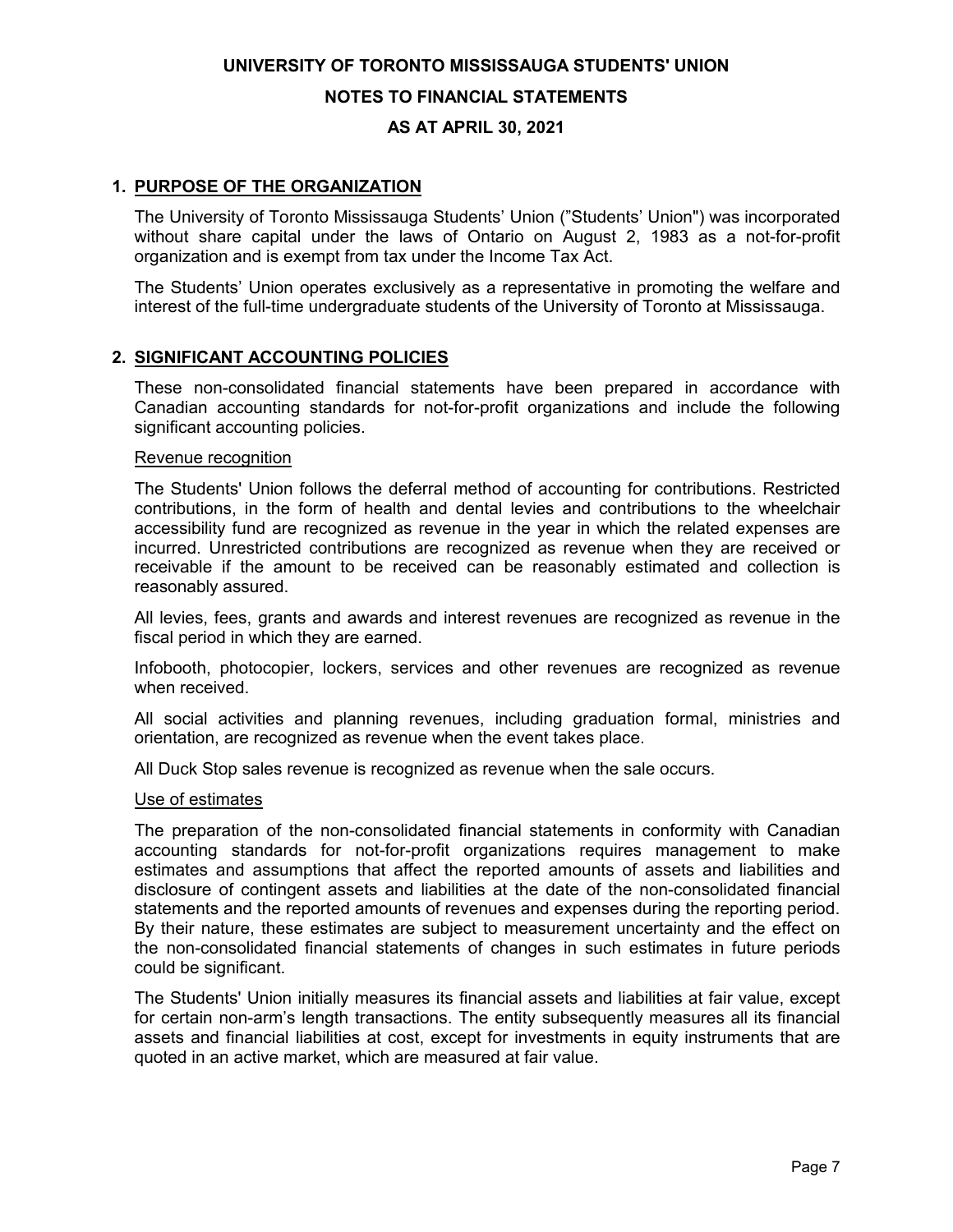**UNIVERSITY OF TORONTO MISSISSAUGA STUDENTS' UNION NOTES TO FINANCIAL STATEMENTS**

**AS AT APRIL 30, 2021**

#### **2. SIGNIFICANT ACCOUNTING POLICIES (continued)**

#### Cash and cash equivalents

Cash and cash equivalents include cash on hand and balances with banks, net of bank overdrafts and highly liquid temporary money market instruments with original maturities of three months or less.

#### Inventory

Inventory is valued at the lower of cost and net realizable value with cost being determined substantially on a specific item basis.

#### Property and equipment

Purchased property and equipment are recorded at acquisition cost. Contributed property and equipment are recorded at their fair value at the date of contribution. Amortization is recorded in the accounts at rates intended to write off the cost of the assets over their estimated useful life. In the year of acquisition, property and equipment are amortized at one-half of the normal rate. Methods and rates used are:

| Equipment, furniture and fixtures | 20 <sup>%</sup> |
|-----------------------------------|-----------------|
| Computer equipment                | 30%             |

#### Investment

The investment represents an investment in The Blind Duck, an operating division, which is accounted for by the cost method.

#### Volunteer time

The value of volunteer time of board members and other volunteer services is not reflected in these financial statements.

#### Financial instrument measurement

The Students' Union initially measures its financial assets and financial liabilities at fair value. It subsequently measures all its financial assets and financial liabilities at amortized cost.

Financial assets subsequently measured at amortized cost include cash and cash equivalents, short-term investment, accounts receivable and Loan to Blind Duck. Financial liabilities measured at amortized cost include the accounts payable and accrued liabilities and health and dental premiums payable.

#### **3. SHORT-TERM INVESTMENTS**

Short-term investments consist of three term deposits, all maturing in August 2021, with one term deposit earning interest at a rate of 1.25% and two term deposits earning interest at a rate of 1.60% per annum.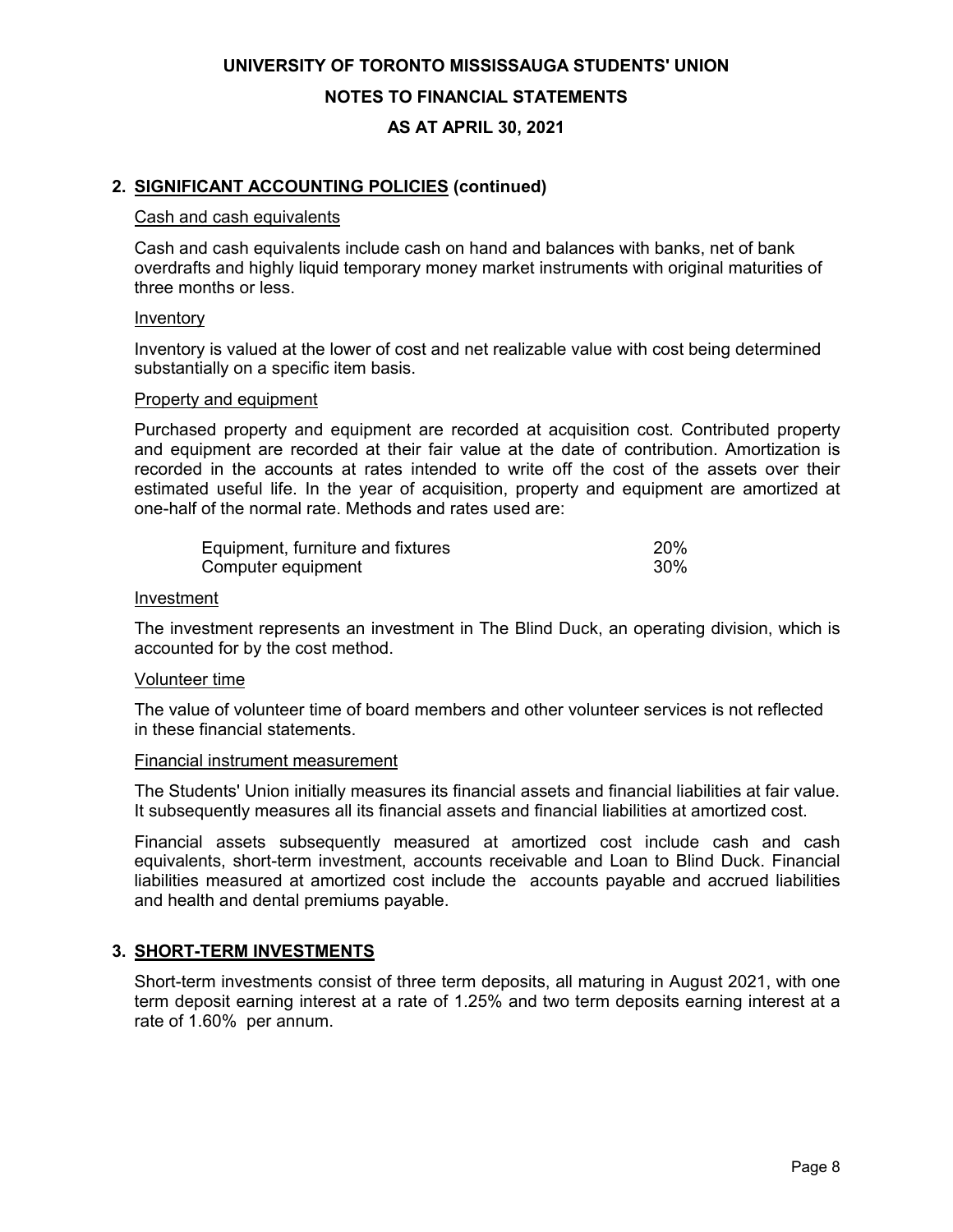**UNIVERSITY OF TORONTO MISSISSAUGA STUDENTS' UNION NOTES TO FINANCIAL STATEMENTS**

#### **AS AT APRIL 30, 2021**

#### **4. INVENTORY**

Inventory represents products for sale at the Student Unions' convenience store. For the 2021 fiscal year, the convenience store was operational for only September and part of October 2020. Due to Covid-19, the store closed by Mid-October 2020. By April 2021, all of the inventory (snacks, drinks, chocolates etc) were expired. As a result, no inventory was recorded.

#### **5. LOAN TO BLIND DUCK**

Advances to The Blind Duck are non-interest bearing, unsecured and due on demand.

#### **6. PROPERTY AND EQUIPMENT**

|                               |         |   | Accumulated  | Net Book Value |        |
|-------------------------------|---------|---|--------------|----------------|--------|
|                               | Cost    |   | Amortization | 2021           | 2020   |
| <b>Furniture and fixtures</b> | 258,806 | S | 202,467      | 56,339         | 59,550 |
| Computer equipment            | 114,607 |   | 85,524       | 29,083         | 6,854  |
|                               |         |   | 287,991      | 85.422         | 66,404 |

Amortization recorded during the year amounted to \$15,466.

#### **7. FINANCIAL INSTRUMENTS**

#### Market risk

Market risk is the risk that the fair value or future cash flows of a financial instrument will fluctuate because of changes in underlying market factors. The Students' Union is exposed to interest rate risk and credit risk.

i) Interest rate risk

Interest rate risk is the risk that the fair value or future cash flows of a financial instrument will fluctuate because of changes in market interest rates.

The Students' Union's short-term investments bear interest at fixed rates. Consequently, the cash flow risks are not significant. However, there is a risk of fair value on this part of the debt.

#### ii) Credit risk

Credit risk is the risk that one party to a financial instrument will cause a loss for the other party by failing to discharge an obligation.

The Students' Union is subject to credit risk. To mitigate this, the Students' Union actively manages and monitors its receivables. Bad debt experience has not been significant.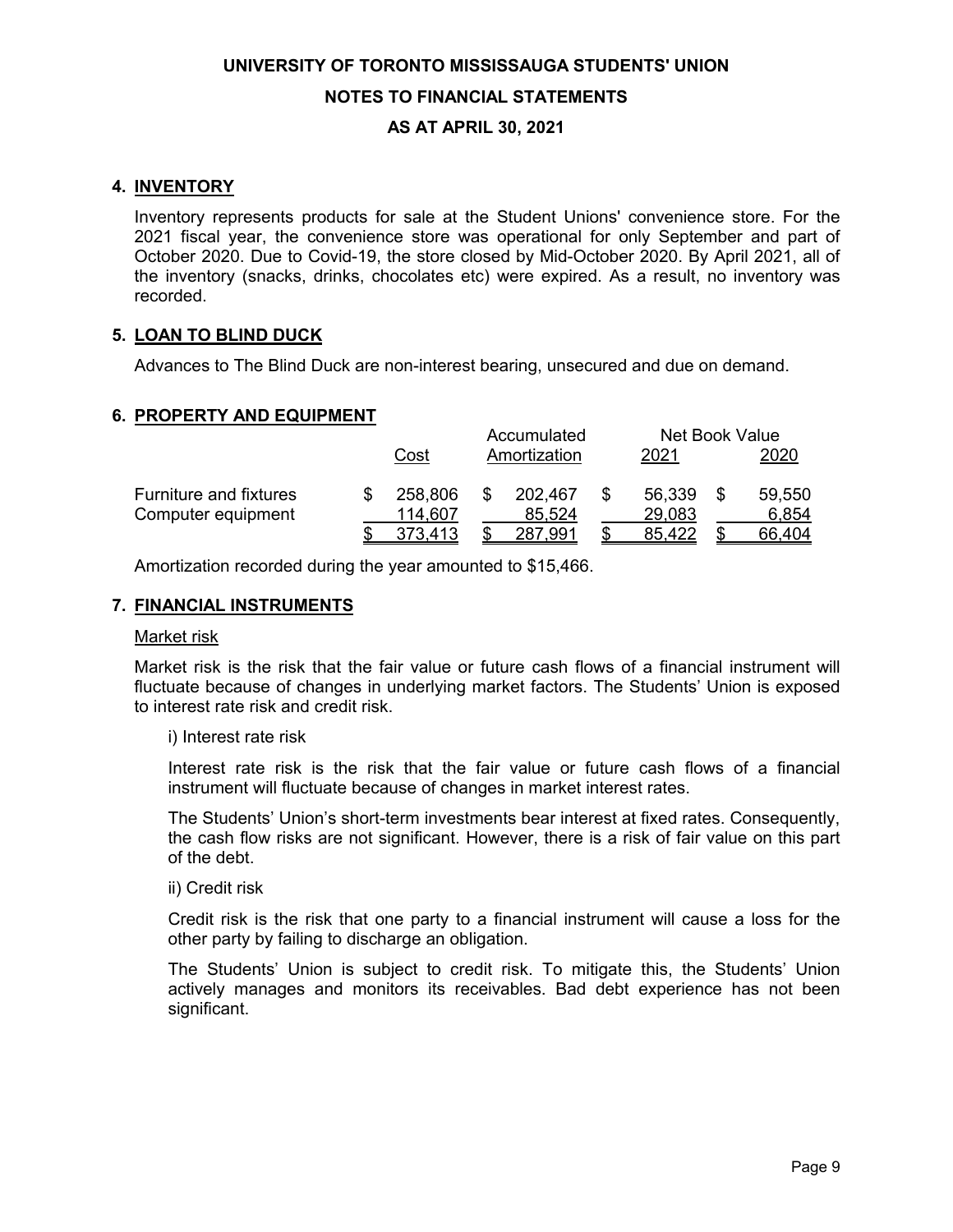**NOTES TO FINANCIAL STATEMENTS**

#### **AS AT APRIL 30, 2021**

#### **7. FINANCIAL INSTRUMENTS (continued)**

#### Liquidity risk

Liquidity risk is the risk that the Students' Union cannot meet a demand for cash or fund its' obligations as they come due. Unless otherwise noted, the Students' Union is not subject to significant liquidity risk. The Students' Union manages liquidity risk by:

i) maintaining access to a number of sources of funding which are sufficient to meet anticipated funding requirements.

ii) investing in liquid fixed income securities and cash equivalents that, if necessary, can be sold to generate cash flow.

#### **8. LEVIES**

During the 2020 fiscal year, the Students' Union wrote-off \$32,386 in levies from the University of Toronto Students' Union as result of an over-estimation from a separation and termination agreement between the two organizations.

|                                          |    | 2021               |                    |
|------------------------------------------|----|--------------------|--------------------|
| <b>Health and Dental Fund</b>            |    |                    |                    |
| Opening balance                          | S  | 2,081,736          | \$<br>744,868      |
| Health and dental funds received         |    | 5,400,266          | 5,324,939          |
| Write off                                |    |                    | (32, 386)          |
| Health and dental funds spent            |    | <u>(4,303,302)</u> | <u>(3,955,685)</u> |
| Ending balance                           |    | 3,178,700          | \$<br>2,081,736    |
| <b>Wheelchair Accessibility Fund</b>     |    |                    |                    |
| Opening balance                          | \$ | 541,314            | \$<br>541,314      |
| Wheelchairs accessibility funds received |    |                    |                    |
| Wheelchairs accessibility funds spent    |    |                    |                    |
| Ending balance                           |    | 541,314            | 541,314            |
| <b>Total restricted levies</b>           |    | 3.720.014          | 2,623,050          |

Starting in 2019-2020, the Students' Union started its' own health and dental plan which is funded through the "Health and Dental" levy collected by the University of Toronto on behalf of the Students' Union. The students have the ability to opt-out of this plan, and the cost of the opt-out clause is captured in "health and dental funds spent."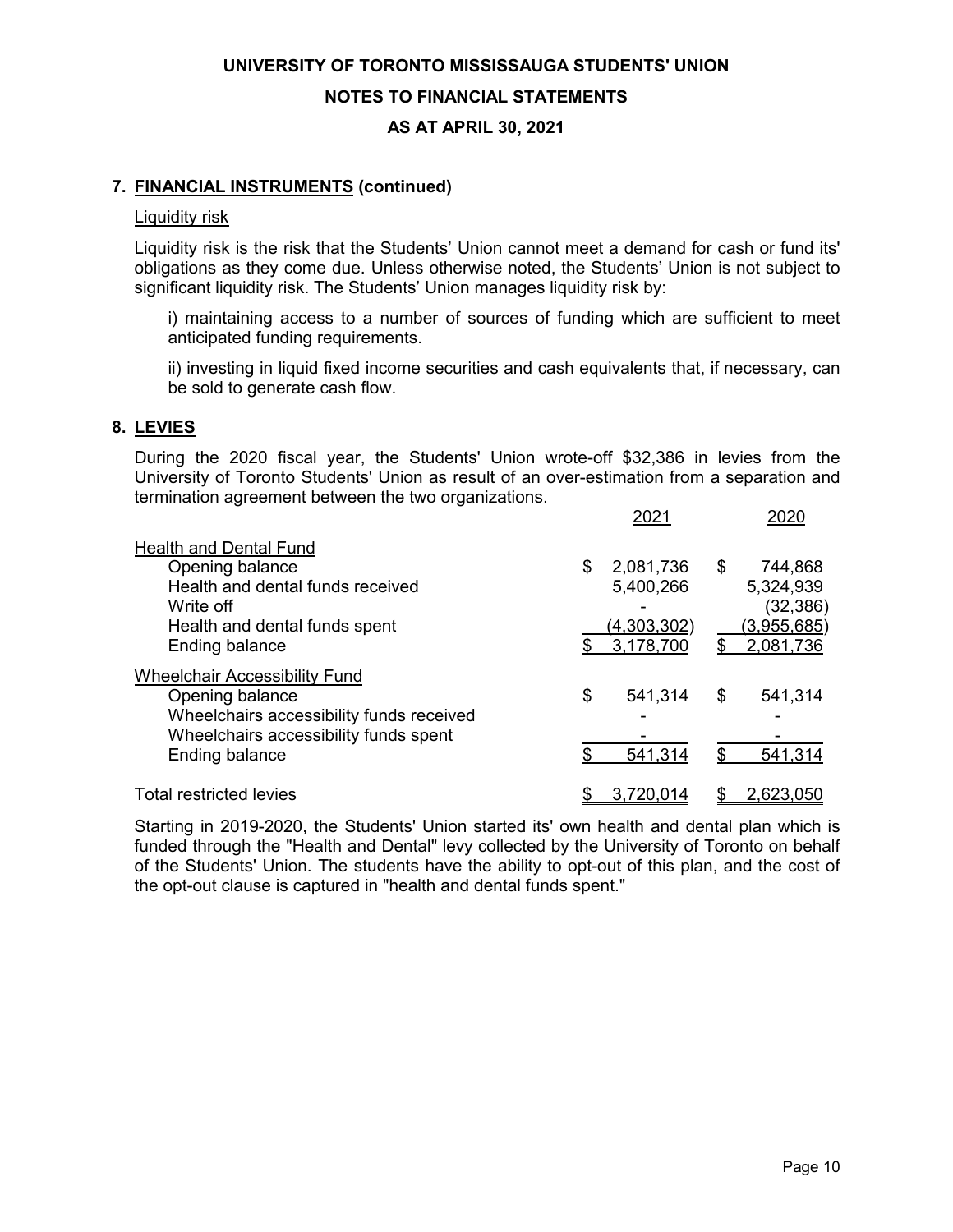# **UNIVERSITY OF TORONTO MISSISSAUGA STUDENTS' UNION NOTES TO FINANCIAL STATEMENTS**

#### **AS AT APRIL 30, 2021**

#### **9. COVID-19**

Countries around the world continue to be affected by the COVID-19 virus, which was declared a pandemic by the World Health Organization on March 11, 2020. This pandemic has placed restrictive boundaries on how organizations can operate, requiring the closure of in-person operations and social distancing measures. While the Students' Union continues to operate, it is unclear what impact this pandemic will have on operations going forward. As such, the impact of this event has not been reflected in the financial statements.

UPASS is the student transit pass. Students do not have the option to opt out of obtaining a UPASS, for which a fee is automatically included on their invoice each semester. Due to COVID-19, in-person classes were cancelled. This resulted in the lack of use of the UPASS, as the students no longer required transportation to campus. To help provide student relief, University of Toronto Mississauga negotiated with MiWay and was successful in obtaining a refund. This allowed for Spring 2021 students to receive a refund and Fall 2020 students to receive a rebate on their UPASS.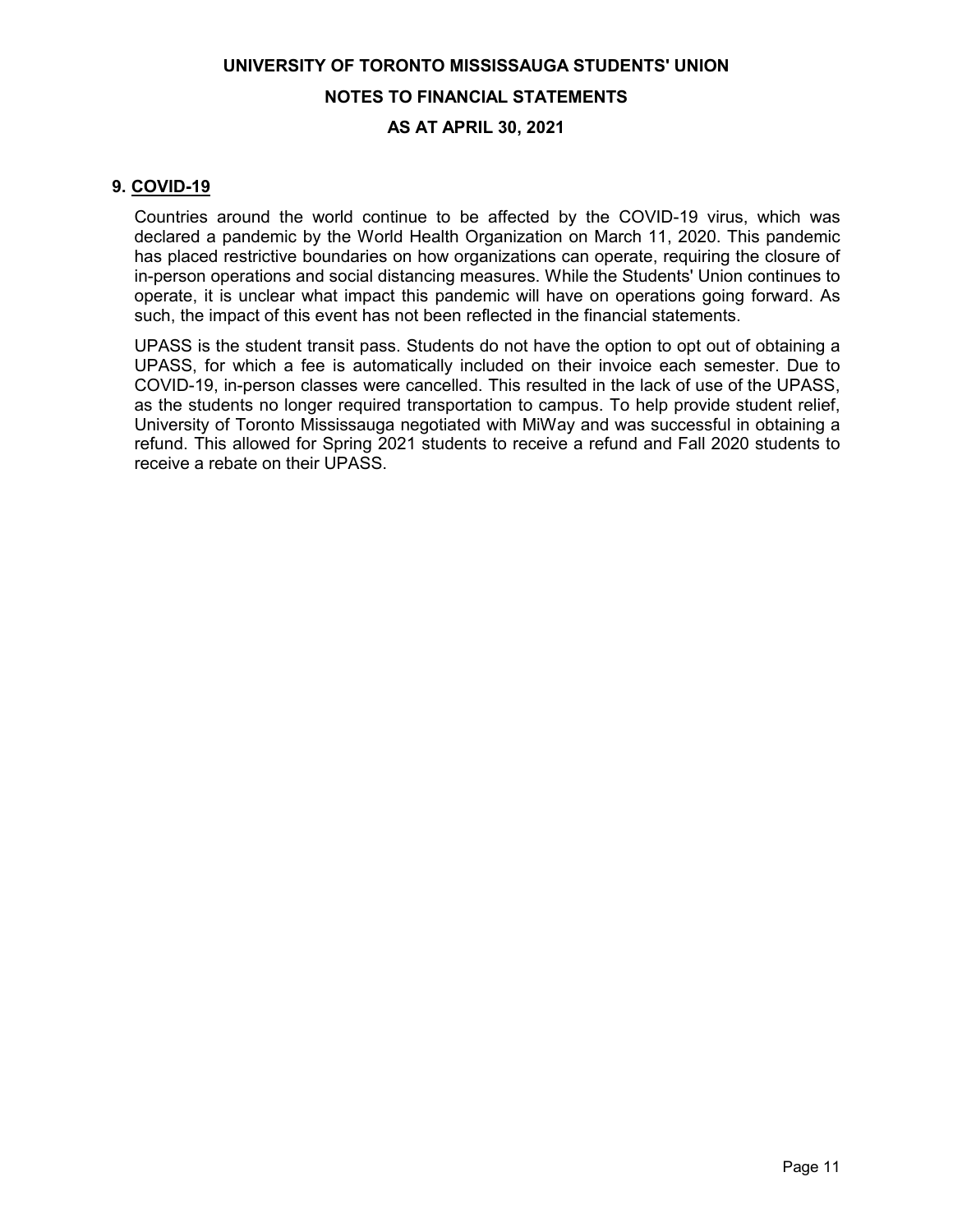#### **SCHEDULE A - FINANCE**

|                                         | 2021          |                           | 2020      |
|-----------------------------------------|---------------|---------------------------|-----------|
| <b>FINANCE</b>                          |               |                           |           |
| <b>REVENUES</b>                         |               |                           |           |
| Incidental fees                         | 1,750,062     |                           | 1,715,964 |
| The Blind Duck levy                     | \$<br>120,831 | \$                        | 96,319    |
| <b>Services</b>                         | 118,502       |                           | 150,490   |
| Management fee                          | 80,000        |                           | 80,000    |
| Interest                                | 45,008        |                           | 44,019    |
| Other                                   | 35,175        |                           | 81,056    |
| <b>ECSPERT levy</b>                     | 22,133        |                           | 21,155    |
| <b>UPASS Levy</b>                       | 11,364        |                           |           |
| Infobooth                               | 4,493         |                           | 93,164    |
| Photocopier                             | 2,950         |                           |           |
| Lockers                                 |               |                           | 13,935    |
|                                         | 2,190,518     |                           | 2,296,102 |
| <b>EXPENSES</b>                         |               |                           |           |
| Wages-office                            | 708,857       |                           | 667,833   |
| Designated levies                       | 415,627       |                           | 345,969   |
| <b>Services</b>                         | 157,088       |                           | 137,558   |
| The Blind Duck levy                     | 120,623       |                           | 96,319    |
| Elections                               | 59,095        |                           | 29,039    |
| Professional fees                       | 37,372        |                           | 48,281    |
| Office and general                      | 26,046        |                           | 29,878    |
| <b>ECSPERT levy</b>                     | 22,133        |                           | 21,155    |
| Clubs                                   | 19,494        |                           | 73,130    |
| Amortization                            | 15,466        |                           | 17,825    |
| Meetings                                | 15,261        |                           | 27,319    |
| Insurance                               | 14,878        |                           | 14,161    |
| Bank charges and interest               | 4,826         |                           | 6,188     |
| Telephone                               | 2,429         |                           | 3,022     |
| Photocopier                             | 716           |                           | 5,998     |
| Infobooth                               | 62            |                           | 86,189    |
| Advertising                             |               |                           | 8,632     |
|                                         | 1,619,973     |                           | 1,618,496 |
| <b>EXCESS OF REVENUES OVER EXPENSES</b> | \$<br>570,545 | $\overline{\mathfrak{P}}$ | 677,606   |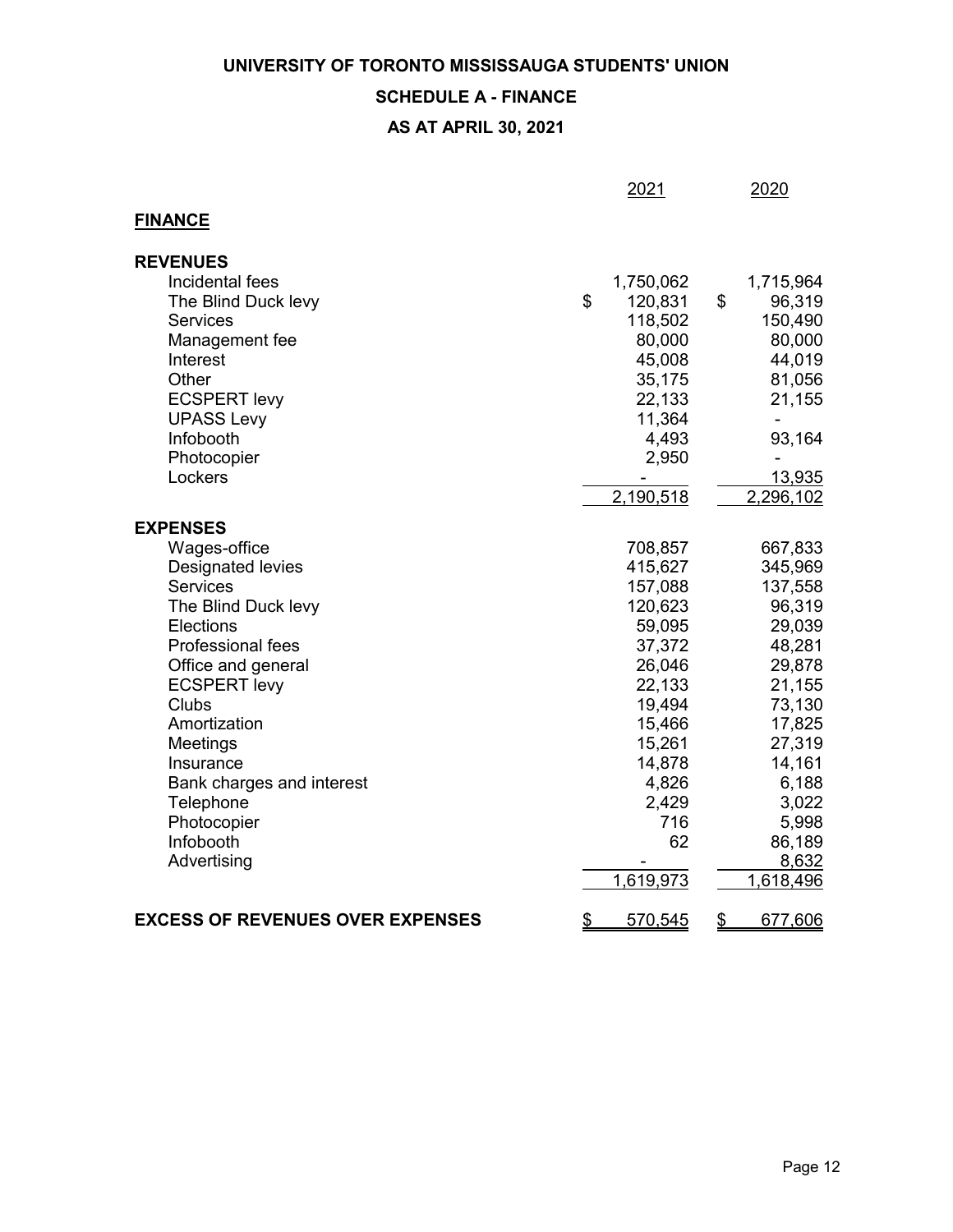#### **SCHEDULE B - STUDENT CENTRE**

|                                                                                              | 2021                                           | 2020                                          |
|----------------------------------------------------------------------------------------------|------------------------------------------------|-----------------------------------------------|
| <b>STUDENT CENTRE</b>                                                                        |                                                |                                               |
| <b>REVENUES</b><br><b>Student Centre fee</b><br>Scotiabank ABM<br>Shuttle bus subsidy        | \$<br>438,714<br>5,000<br>443,714              | \$<br>447,532<br>5,000<br>5,080<br>457,612    |
| <b>EXPENSES</b><br>Management fee<br>Repairs and maintenance<br>Wages-Infobooth<br>Telephone | 80,000<br>55,249<br>18,991<br>1,015<br>155,255 | 80,000<br>115,390<br>72,811<br>179<br>268,380 |
| <b>EXCESS OF REVENUES OVER EXPENSES</b>                                                      | \$<br>288,459                                  | 189,232<br>\$                                 |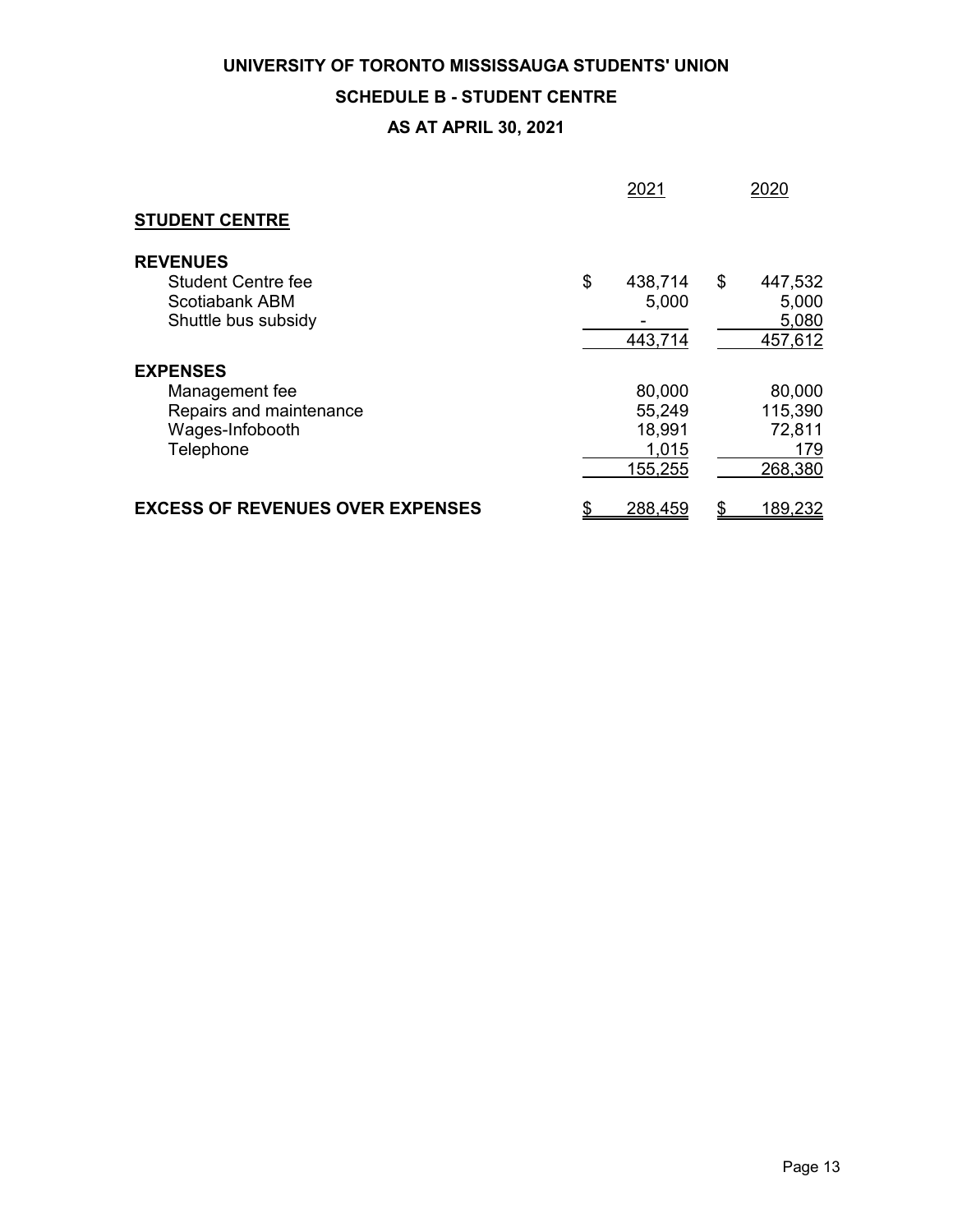# **SCHEDULE C - SOCIAL ACTIVITIES AND PLANNING**

|                                         | 2021            | 2020            |
|-----------------------------------------|-----------------|-----------------|
| SOCIAL ACTIVITIES AND PLANNING          |                 |                 |
| <b>REVENUES</b>                         |                 |                 |
| Orientation                             | \$<br>27,298    | \$<br>241,533   |
| <b>Others</b>                           | 18,260          | 28,255          |
| <b>Ministries</b>                       | (300)           | 34,010          |
|                                         | 45,258          | 303,798         |
| <b>EXPENSES</b>                         |                 |                 |
| Orientation                             | 63,962          | 227,407         |
| Others                                  | 63,099          | 23,208          |
| <b>Ministries</b>                       | 22,165          | 77,363          |
|                                         | 149,226         | 327,978         |
| <b>EXCESS OF REVENUES OVER EXPENSES</b> | \$<br>(103,968) | \$<br>(24, 180) |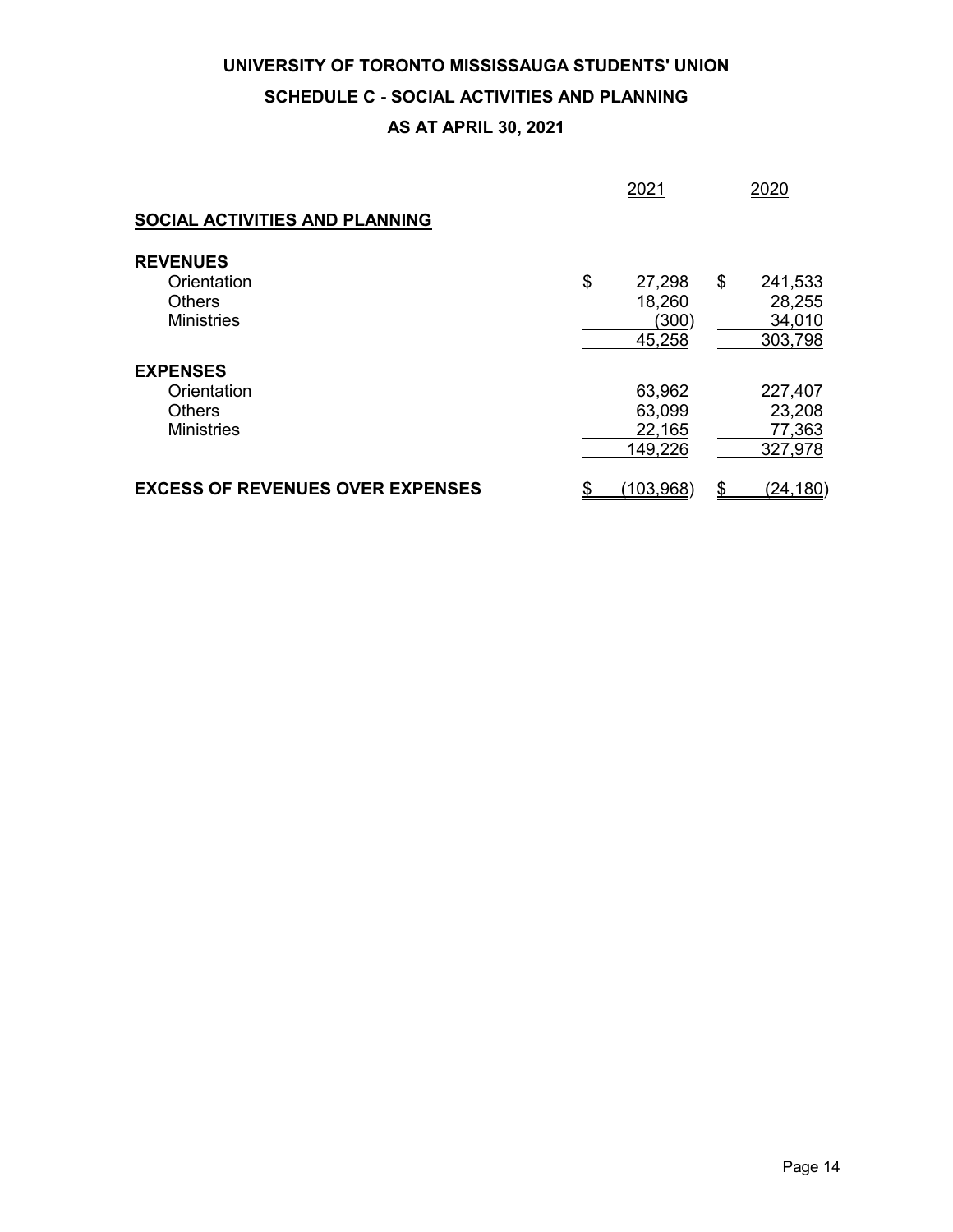#### **SCHEDULE D - ACADEMIC SOCIETIES AFFAIR COMMITTEE**

|                                            | 2021         | 2020             |
|--------------------------------------------|--------------|------------------|
| <b>ACADEMIC SOCIETIES AFFAIR COMMITTEE</b> |              |                  |
| <b>REVENUES</b><br>Student levy            | \$<br>42,735 | \$<br>40,821     |
| Deans' contribution<br>Grants and awards   | 40,821       | 36,693<br>10,176 |
|                                            | 83,556       | 87,690           |
| <b>EXPENSES</b>                            |              |                  |
| Academic societies                         | 70,751       | 62,435           |
| <b>Administration fees</b>                 | 7,800        | 7,339            |
| Academic awards                            | 3,500        | 3,229            |
|                                            | 82,051       | 73,003           |
| <b>EXCESS OF REVENUES OVER EXPENSES</b>    | \$<br>1,505  | \$<br>14,687     |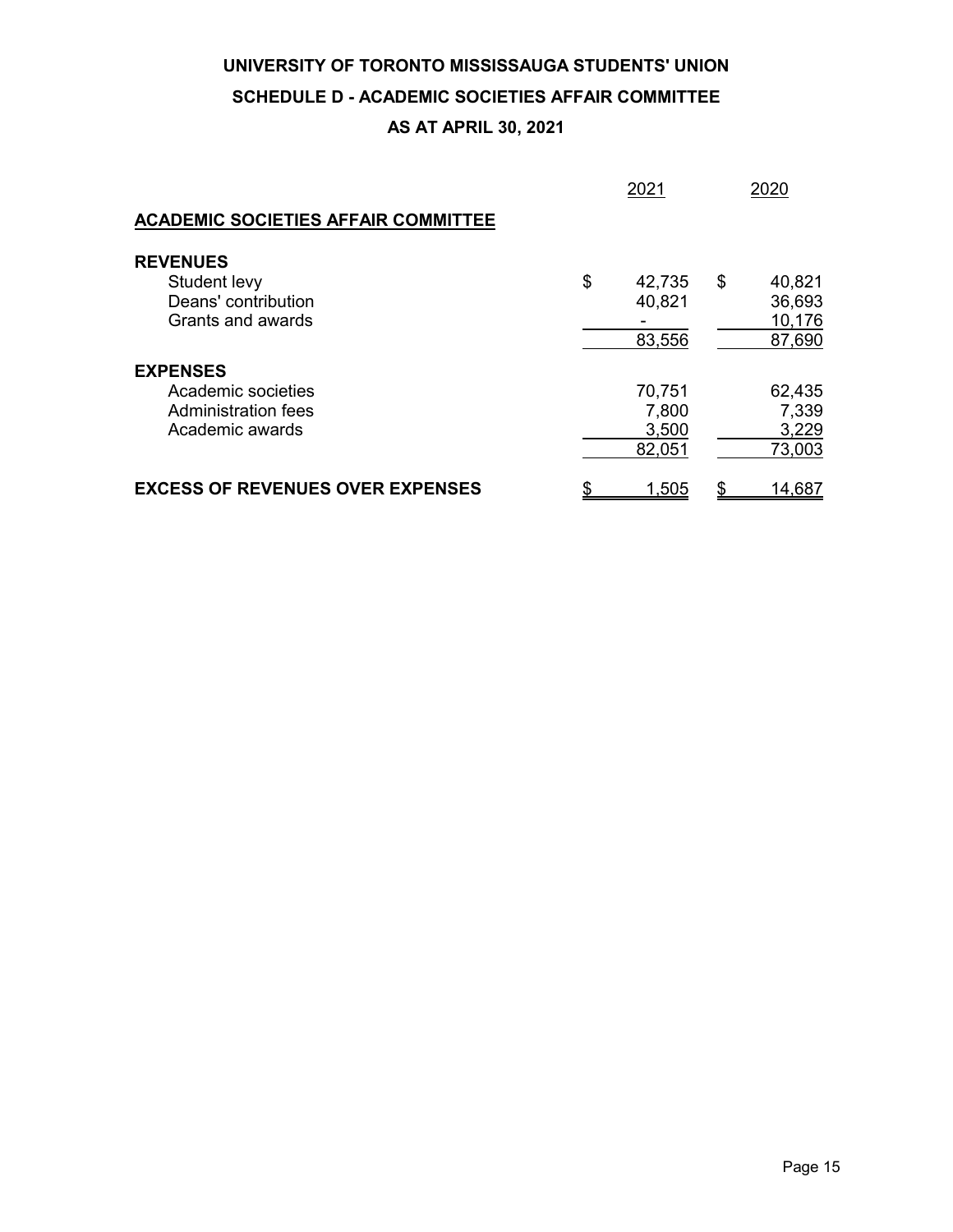# **UNIVERSITY OF TORONTO MISSISSAUGA STUDENTS' UNION SCHEDULE E - WORLD UNIVERSITY SERVICE OF CANADA**

|                                           | 2021         |   | 2020   |
|-------------------------------------------|--------------|---|--------|
| <b>WORLD UNIVERSITY SERVICE OF CANADA</b> |              |   |        |
| <b>REVENUES</b><br>Student levy           | \$<br>60,420 | S | 50,704 |
| <b>EXPENSES</b><br>Services and programs  | 20,411       |   | 37,659 |
| <b>EXCESS OF REVENUES OVER EXPENSES</b>   | 40.009       |   | 13,045 |